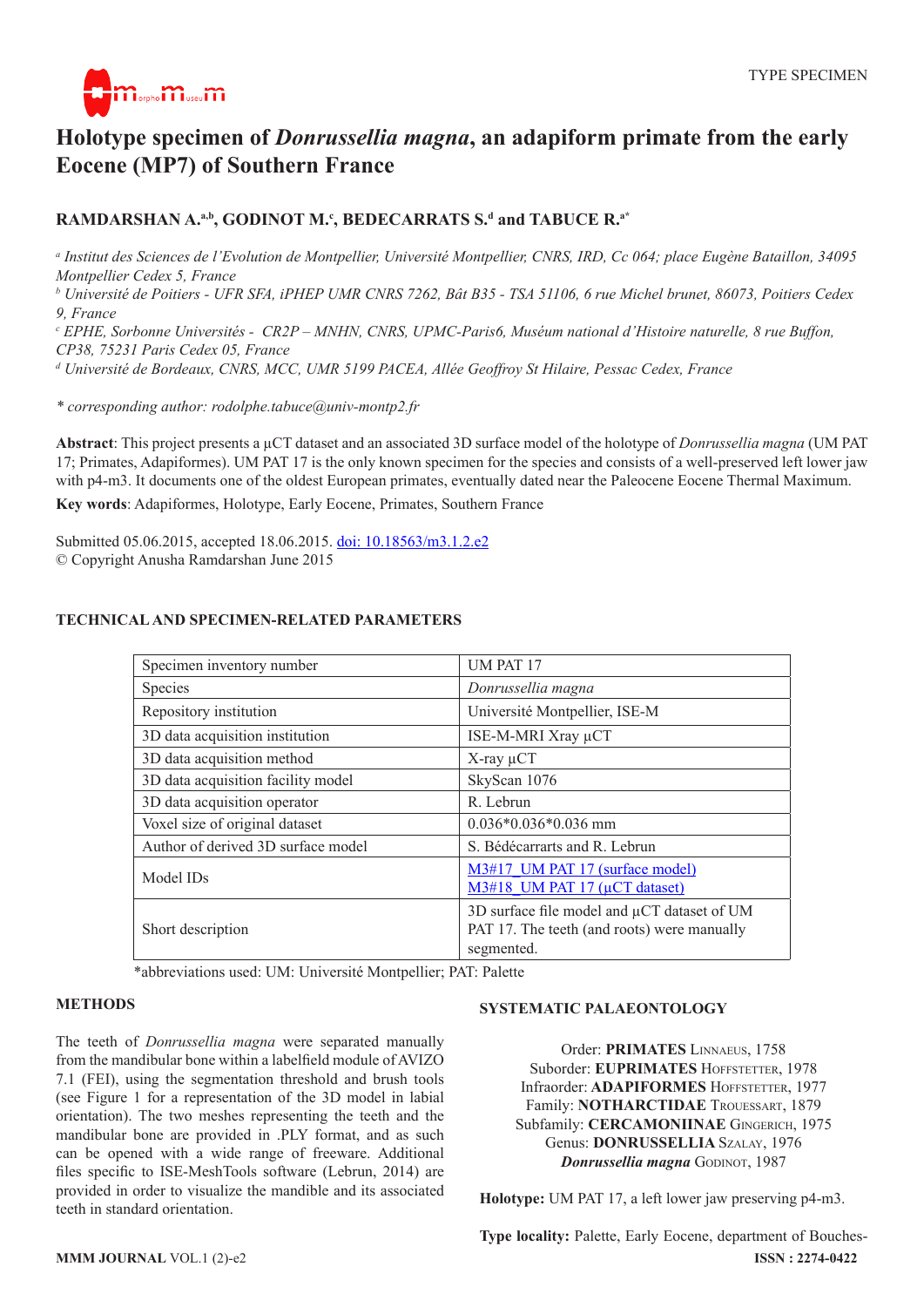

**Figure 1:** Left mandible of *Donrussellia magna* (UM PAT 17) in lingual view. A: Photograph of the original fossil specimen. B: 3D surface model showing the mandibular bone and the teeth. Scale bar: 1 cm

du-Rhône, Southern France. The locality of Palette is dated close to MP7 (MP, Mammal Paleogene reference level) (see Marandat et al., 2012; Yans et al., 2014).

**Diagnosis [after Godinot et al., 1987: p275]:** *D. magna* is significantly larger than *D. provincialis.* Teeth in the two species are very close in morphology. The p4 talonid is shorter than in *D. provincialis*. The third lobe of the m3 is shorter and broader than that of *D. provincialis*, and it is isolated by a deep transversal groove.

**Description**: UM PAT 17 is a well-preserved left lower jaw with p4-m3. It was first described by Godinot (in Godinot et al., 1987), who noted several key differences that distinguish this specimen from other *Donrussellia* species: measurements, size of the m1-2 entoconid, morphology of the m3 terminal lobe, which is isolated from the hypoconid by a transversal groove. The dentary is almost complete, showing the coronoid process. The top of the articular condyle is at the level of the posterior prolongation of the alveolar line, which is curved. Our observations on the µCT virtual slices and on the segmented 3D surface model of the mandibular bone confirm that the angular process of *Donrussellia magna* is well-preserved, and has a rounded outline (see Fig. 1), which stands in contrast with the straight and long angular process of the early Eocene omomyiform *Teilhardina asiatica* (see Ni et al., 2004). The symphyseal region is strongly inclined anteriorly [for a detailed description, see Godinot et al. (1987)].

#### **DISCUSSION**

Cercamoniines represent a European radiation of adapiform primates, possibly also present in Asia. They are closely related to the North American notharctines. Initially not very diverse during the early Eocene, a rapid diversification yielded a wide ecological spectrum of cercamoniines during the middle Eocene, with body masses ranging from 60g (*Anchomomys quercyi*; Ramdarshan, 2011; Ramdarshan, et al., 2012 a and b) to 4000g (*Protoadapis brachyrhynchus*; Fleagle, 2013) and varied diets based on insects, fruit, leaves and gums (Ramdarshan, 2011; Ramdarshan et al., 2012 a). However, this group almost disappears at the same time as adapids (i.e., *Microadapis*, *Adapis*, *Leptadapis*) appear in the European fossil record; exceptions are the tiny anchomomyins, which survive longer (e.g., Godinot, 1998; Marigó et al., 2013).

Among the first members of the adapiform radiation, *Donrussellia* is the most primitive cercamoniine genus (Godinot, 1978, 1998; Rose et al., 1994), and is registered in the fossil record during the earliest Eocene in several European localities considered close to MP7 with *D. lusitanica* from Silveirinha, Portugal (Estravis, 2000), *D. provincialis* from Rians, Provence, Southern France (Godinot, 1981), and *D. magna* from Palette. The youngest currently known species, *Donrussellia gallica*, is from Avenay (reference level MP 8+9) (Russell et al., 1967).

The genus *Donrussellia* was first described by Szalay (1976), based on material originally referred to the omomyid *Teilhardina*  as *Teilhardina? gallica* by Russell et al. (1967). However, differences with other *Teilhardina* species led Szalay (1976) to describe a new genus. Better material and the description of the new species *D. provincialis* confirmed the validity of this genus and showed it to be an adapiform (Godinot, 1978). The discovery of UM PAT 17, a nearly complete lower jaw, increased the number of species of the genus, its size range, and completed its anatomical knowledge.

*Donrussellia magna* remains however only documented by the holotype, and the morphology of its upper dentition is unknown to date. Godinot (1992 and 1998) proposed that *D. magna* and *Cantius* shared a suite of derived characters suggesting that these two taxa are probably closely related. This hypothesis remains tentative in the absence of more material but the subgenus *D. (Palettia) magna* was erected to reflect this relationship (Godinot, 1992). In fact, Godinot (1998) suggested that if the upper molars further separated *D. magna* from *D. provincialis* from a morphological standpoint, a new separate genus, *Palettia*, should be erected for this taxon. This would furthermore raise the question of the dispersal of three instead of two adapiform genera at the PETM. However, more evidence is needed to support such an idea; a convergence with *Cantius* in some dental characters of a large species of *Donrussellia* is possible.

#### **ACKNOWLEDGEMENTS**

We are grateful to S. Jiquel and B. Marandat for giving access to the specimen. 3D Data presented in this work were produced through the technical facilities of the MRI platform and of the labEx CeMEB. We thank R. Lebrun for help with microtomography. We are grateful to M. Orliac and L.